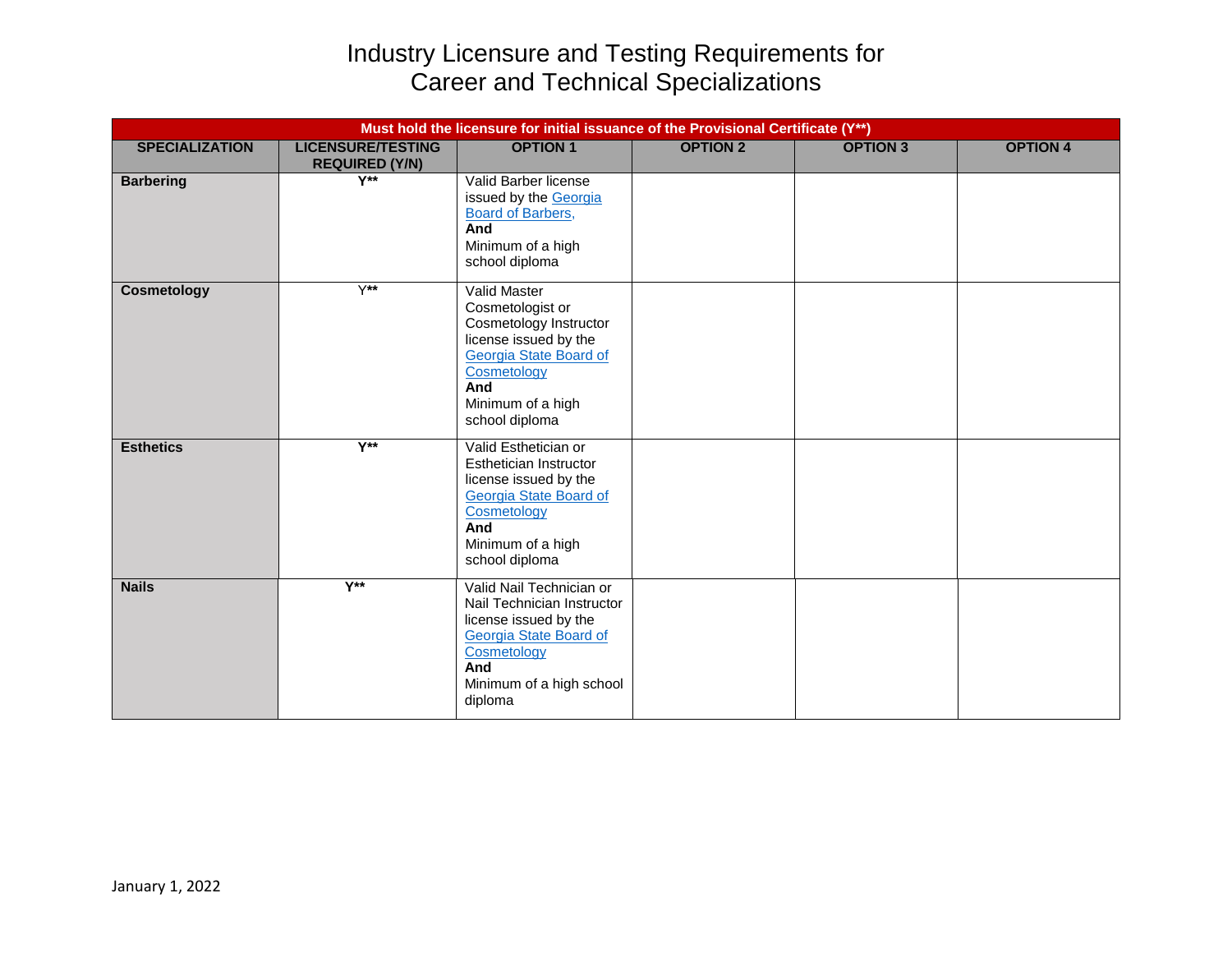| No Licensure/Testing requirement (N)                           |                                                   |                                                                                                                |                                                                                                                                                                                          |                 |                 |  |  |
|----------------------------------------------------------------|---------------------------------------------------|----------------------------------------------------------------------------------------------------------------|------------------------------------------------------------------------------------------------------------------------------------------------------------------------------------------|-----------------|-----------------|--|--|
| <b>SPECIALIZATION</b>                                          | <b>LICENSURE/TESTING</b><br><b>REQUIRED (Y/N)</b> | <b>OPTION 1</b>                                                                                                | <b>OPTION 2</b>                                                                                                                                                                          | <b>OPTION 3</b> | <b>OPTION 4</b> |  |  |
| Audio/Video<br><b>Technology&amp; Film</b>                     | N                                                 | Associate's degree or<br>higher from a GaPSC-<br>accepted institution in<br>field related to<br>specialization |                                                                                                                                                                                          |                 |                 |  |  |
| <b>Culinary Arts</b>                                           | $\overline{\mathsf{N}}$                           | Associate's degree or<br>higher from a GaPSC-<br>accepted institution in<br>field related to<br>specialization |                                                                                                                                                                                          |                 |                 |  |  |
| <b>Government and</b><br><b>Public Administration</b>          | $\mathsf{N}$                                      | Bachelor's degree or<br>higher from a GaPSC-<br>accepted institution in<br>field related to<br>specialization  |                                                                                                                                                                                          |                 |                 |  |  |
| <b>Granite</b><br><b>Technology</b>                            | $\overline{\mathsf{N}}$                           | Minimum of a high<br>school diploma                                                                            |                                                                                                                                                                                          |                 |                 |  |  |
| <b>Graphic</b><br><b>Communications &amp;</b><br><b>Design</b> | $\mathsf{N}$                                      | Associate's degree or<br>higher from a GaPSC-<br>accepted institution in<br>field related to<br>specialization |                                                                                                                                                                                          |                 |                 |  |  |
| <b>Health Information</b><br><b>Technology</b>                 | $\overline{\mathbf{N}}$                           | Associate's degree or<br>higher from a GaPSC-<br>accepted institution in<br>any field                          | Associate's degree or<br>higher from a GaPSC-<br>accepted institution in<br>field related to<br>specialization<br>**No occupational<br>work experience<br>required for this<br>option ** |                 |                 |  |  |
| Law, Public Safety,<br>Corrections, and<br><b>Security</b>     | $\overline{\mathsf{N}}$                           | Associate's degree or<br>higher from a GaPSC-<br>accepted institution in<br>field related to<br>specialization |                                                                                                                                                                                          |                 |                 |  |  |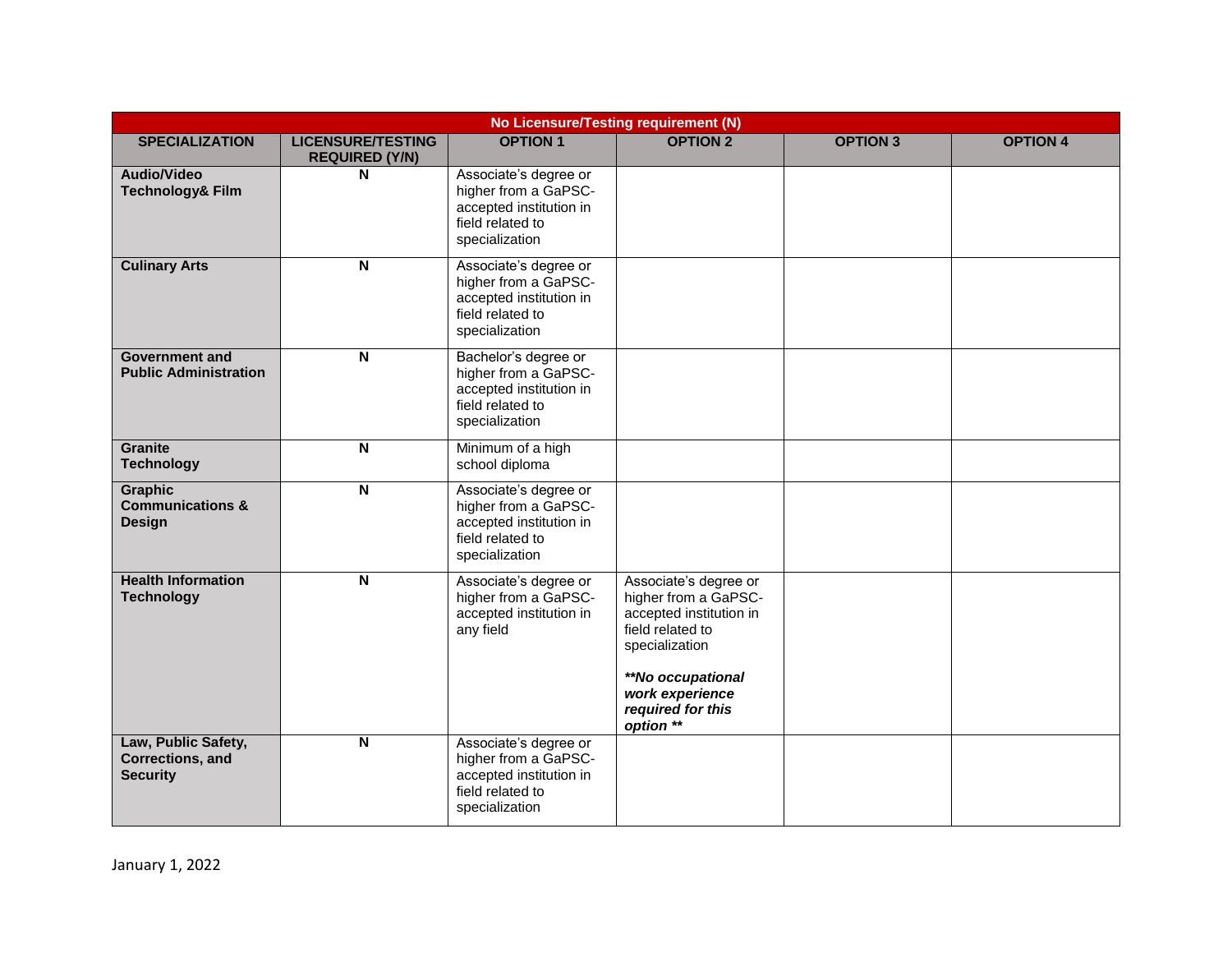|                                                  | <b>Licensure/Testing required at Conversion (Y)</b> |                                                                                                                                                                                                                                                                                                                                                                                         |                                                                                                                                                                                                                                                                             |                                                                                                                                                                                                                                                                           |                                                                                                                                                      |  |
|--------------------------------------------------|-----------------------------------------------------|-----------------------------------------------------------------------------------------------------------------------------------------------------------------------------------------------------------------------------------------------------------------------------------------------------------------------------------------------------------------------------------------|-----------------------------------------------------------------------------------------------------------------------------------------------------------------------------------------------------------------------------------------------------------------------------|---------------------------------------------------------------------------------------------------------------------------------------------------------------------------------------------------------------------------------------------------------------------------|------------------------------------------------------------------------------------------------------------------------------------------------------|--|
| <b>SPECIALIZATION</b>                            | <b>LICENSURE/TESTING</b><br><b>REQUIRED (Y/N)</b>   | <b>OPTION 1</b>                                                                                                                                                                                                                                                                                                                                                                         | <b>OPTION 2</b>                                                                                                                                                                                                                                                             | <b>OPTION 3</b>                                                                                                                                                                                                                                                           | <b>OPTION 4</b>                                                                                                                                      |  |
| <b>Automotive Service</b><br><b>Technology</b>   | Y                                                   | Valid certification from<br>the National Institute for<br><b>Automotive Service</b><br>Excellence (ASE) in:<br>Automobile & Light Truck<br>Certification (Series A), in<br>all four of the areas of:<br>Suspension and Steering<br>(A4); Brakes (A5);<br>Electrical/Electronic<br>Systems (A6); and<br><b>Engine Performance</b><br>(AB);<br>And<br>Minimum of a high school<br>diploma | Valid certification from<br>the National Institute<br>for Automotive Service<br>Excellence (ASE) in :<br><b>Auto Maintenance and</b><br><b>Light Repair</b><br><b>Certification (Test G1)</b><br>And<br>Minimum of a high<br>school diploma                                 |                                                                                                                                                                                                                                                                           |                                                                                                                                                      |  |
| <b>Aviation - Aviation</b><br><b>Maintenance</b> | Ÿ                                                   | Valid airframe and power<br>plant mechanic<br>certificates from the<br><b>Federal Aviation</b><br>Administration (FAA)<br>And<br>Minimum of a high school<br>diploma                                                                                                                                                                                                                    |                                                                                                                                                                                                                                                                             |                                                                                                                                                                                                                                                                           |                                                                                                                                                      |  |
| <b>Aviation-Flight</b><br><b>Operations</b>      | Y                                                   | Valid FAA pilot certificate<br>(private, commercial, or<br>airline transport [ATP]<br>And<br>minimum three hundred<br>(300) hours of logged<br>flight time as a Pilot in<br>Command (PIC)<br>And<br>Bachelor's degree or<br>higher from a GaPSC-<br>accepted accredited<br>institution                                                                                                  | Valid FAA flight<br>instructor certificate<br>And<br>Have given a minimum<br>of three hundred (300)<br>hours of ground<br>training as an FAA<br>certified ground<br>instructor<br>And<br>Bachelor's degree or<br>higher from a GaPSC-<br>accepted accredited<br>institution | Valid FAA flight<br>instructor certificate<br>And<br>Have given a minimum<br>of<br>two hundred (200)<br>hours of flight<br>training as an FAA<br>certified flight instructor<br>And<br>Bachelor's degree or<br>higher from a GaPSC-<br>accepted accredited<br>institution | Verified military<br>experience equivalent<br>to Options 1,2, or 3<br>And<br>Hold bachelor's degree<br>or higher from GaPSC-<br>accepted institution |  |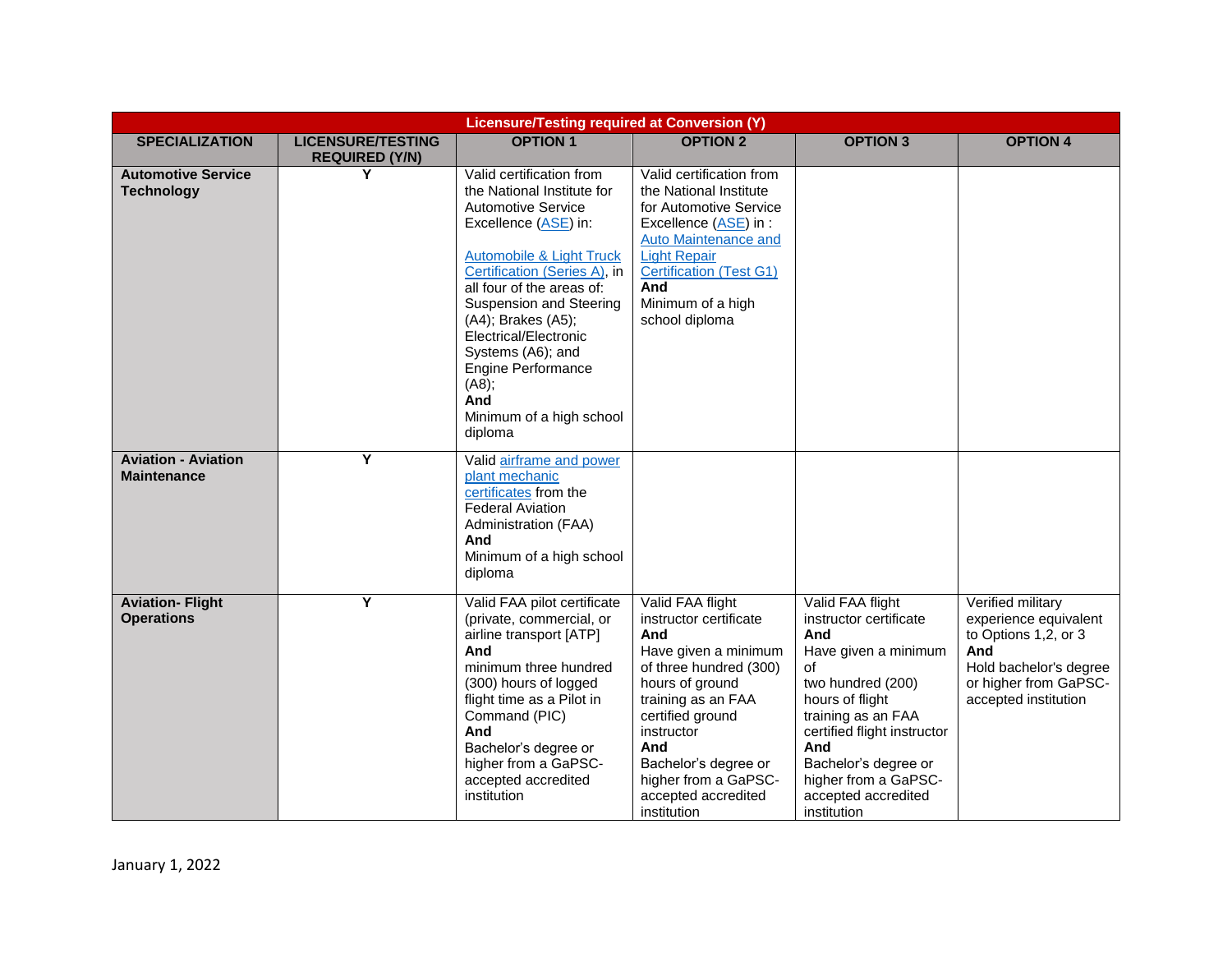|                                                           | Licensure/Testing required at Conversion (Y) (Continued) |                                                                                                                                                                                                                                                                                                                                                                       |                                                                                                                                                                                                                                                          |  |  |  |
|-----------------------------------------------------------|----------------------------------------------------------|-----------------------------------------------------------------------------------------------------------------------------------------------------------------------------------------------------------------------------------------------------------------------------------------------------------------------------------------------------------------------|----------------------------------------------------------------------------------------------------------------------------------------------------------------------------------------------------------------------------------------------------------|--|--|--|
| <b>Collision Repair</b>                                   | Y                                                        | Valid certification from<br>the National Institute for<br><b>Automotive Service</b><br>Excellence (ASE) in the<br><b>Collision Repair and</b><br><b>Refinish Certification</b><br>Series in the<br>areas of:<br>Painting and Refinishing<br>(Test B2) and Non-<br>Structural Analysis and<br>Damage Repair (Test<br>B3)<br>And<br>Minimum of a high school<br>diploma |                                                                                                                                                                                                                                                          |  |  |  |
| <b>Distribution &amp;</b><br><b>Logistics</b>             | Y                                                        | Pass the following<br><b>Manufacturing Skills</b><br><b>Standards Council</b><br>(MSSC) Certified<br>Logistics Technician<br>program assessments:<br><b>Certified Logistics</b><br><b>Associate (CLA)</b><br>And<br>Minimum of a high school<br>diploma                                                                                                               | Pass the following<br><b>Manufacturing Skills</b><br><b>Standards Council</b><br>(MSSC) Certified<br>Logistics Technician<br>program assessments:<br><b>Certified Logistics</b><br><b>Technician (CLT)</b><br>And<br>Minimum of a high<br>school diploma |  |  |  |
| <b>Information</b><br>Technology-<br><b>Cybersecurity</b> | Y                                                        | CompTIA Security +<br>certificate or GaPSC-<br>determined equivalent<br>And<br>Associate's degree or<br>higher from a GaPSC-<br>accepted institution in<br>field related to<br>specialization                                                                                                                                                                         |                                                                                                                                                                                                                                                          |  |  |  |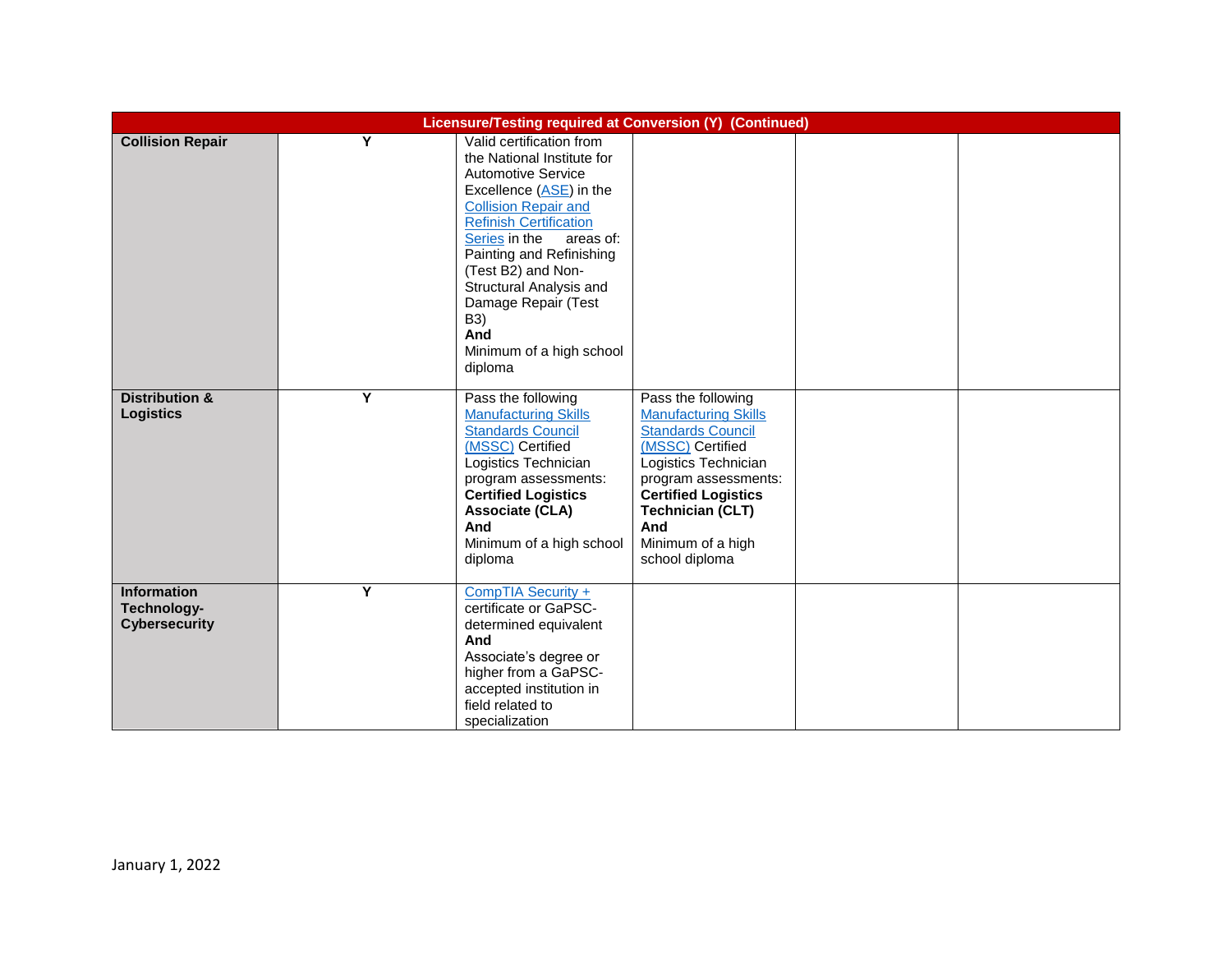|                                                                          | Licensure/Testing required at Conversion (Y) (Continued) |                                                                                                                                                                                                                                                                                                                             |                                                                                                                                                                                                              |  |  |  |
|--------------------------------------------------------------------------|----------------------------------------------------------|-----------------------------------------------------------------------------------------------------------------------------------------------------------------------------------------------------------------------------------------------------------------------------------------------------------------------------|--------------------------------------------------------------------------------------------------------------------------------------------------------------------------------------------------------------|--|--|--|
| <b>Information</b><br>Technology -<br><b>Network Systems</b>             | Y                                                        | Hold one of the following:<br>Network + certification<br>from CompTIA; Cisco<br><b>Certified Design</b><br><b>Associate (CCDA)</b><br>certification from Cisco;<br>or any of the Cisco<br><b>Certified Network</b><br><b>Administrator (CCNA)</b><br>certifications from Cisco<br>And<br>Associate's degree in any<br>field |                                                                                                                                                                                                              |  |  |  |
| Information<br>Technology -<br><b>Information Service</b><br>and Support | Υ                                                        | A+ certification from<br>CompTIA<br>And<br>Associate's degree in any<br>field                                                                                                                                                                                                                                               |                                                                                                                                                                                                              |  |  |  |
| <b>Precision Machine</b><br><b>Technology</b>                            | Υ                                                        | Valid credentials in<br>Machining Level 1 and<br>either Metalforming Level<br>1 or Metal Stamping<br>Level 2 issued by the<br>National Institute for<br>Metalworking Skills, Inc.<br>(NIMS)<br>And<br>Minimum of a high school<br>diploma                                                                                   | Pass the NOCTI<br><b>Teacher Assessment in</b><br><b>Precision Machining;</b><br>And<br>Minimum of a high<br>school diploma                                                                                  |  |  |  |
| <b>Sheet Metal</b>                                                       | Ÿ                                                        | Valid Level IV<br>certification in Sheet<br>Metal issued by the<br>National Center for<br><b>Construction Education</b><br>and Research (NCCER)<br>And<br>Minimum of a high school<br>diploma                                                                                                                               | <b>Precision Sheet Metal</b><br><b>Operator Certification</b><br>issued by the<br>Fabricators &<br><b>Manufacturers</b><br>Association,<br>International (FMA)<br>And<br>Minimum of a high<br>school diploma |  |  |  |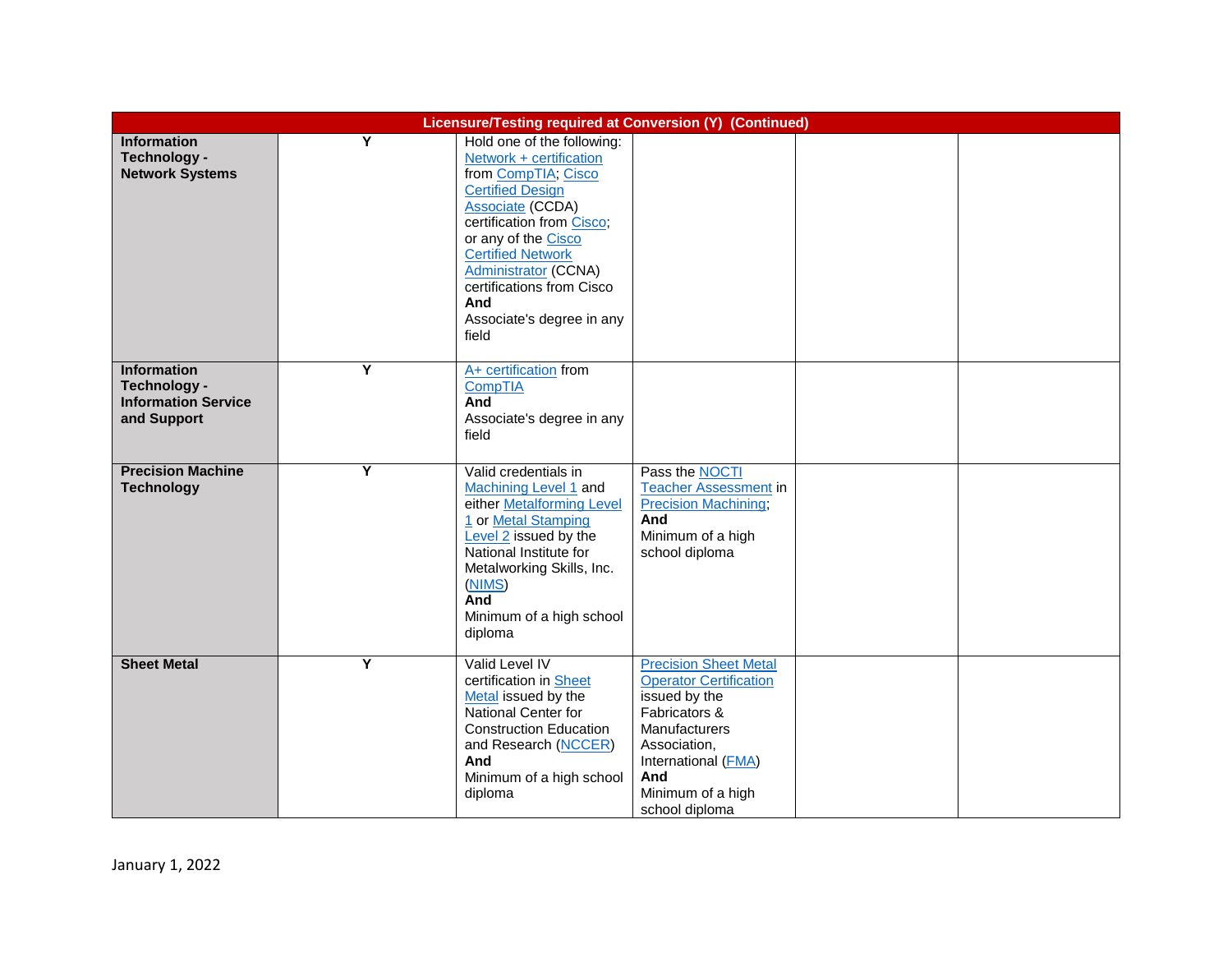| <b>Licensure/Testing required at Conversion (Y) (Continued)</b> |  |                                                                                                                                                                |                                                                                                                                                                         |                                                                                                         |  |  |  |
|-----------------------------------------------------------------|--|----------------------------------------------------------------------------------------------------------------------------------------------------------------|-------------------------------------------------------------------------------------------------------------------------------------------------------------------------|---------------------------------------------------------------------------------------------------------|--|--|--|
| <b>Welding Technology</b>                                       |  | <b>Valid Certified Welding</b><br>Educator certificate<br>issued by the American<br><b>Welding Society (AWS)</b><br>And<br>Minimum of a high school<br>diploma | Valid Level III<br>certificate in Welding<br>issued by the National<br><b>Center for Construction</b><br>Education and<br>Research (NCCER);<br>And<br>Minimum of a high | Pass the<br><b>NOCTI Teacher</b><br>Assessment in Welding<br>And<br>Minimum of a high<br>school diploma |  |  |  |
|                                                                 |  |                                                                                                                                                                | school diploma                                                                                                                                                          |                                                                                                         |  |  |  |

| Licensure/Testing required only under special circumstances (M) |                          |                                                                                                                                                                                                                                                                                                        |                                                                                                                                                                                                                                       |                                                                                                                                                            |                 |  |
|-----------------------------------------------------------------|--------------------------|--------------------------------------------------------------------------------------------------------------------------------------------------------------------------------------------------------------------------------------------------------------------------------------------------------|---------------------------------------------------------------------------------------------------------------------------------------------------------------------------------------------------------------------------------------|------------------------------------------------------------------------------------------------------------------------------------------------------------|-----------------|--|
| <b>SPECIALIZATION</b>                                           | <b>LICENSURE/TESTING</b> | <b>OPTION 1</b>                                                                                                                                                                                                                                                                                        | <b>OPTION 2</b>                                                                                                                                                                                                                       | <b>OPTION 3</b>                                                                                                                                            | <b>OPTION 4</b> |  |
|                                                                 | <b>REQUIRED (Y/N)</b>    |                                                                                                                                                                                                                                                                                                        |                                                                                                                                                                                                                                       |                                                                                                                                                            |                 |  |
| <b>Architectural Drawing</b><br>and Design                      | м                        | Pass one of the following<br><b>NOCTI Teacher</b><br>Assessments:<br><b>Architectural Drafting</b><br><b>Mechanical Drafting and</b><br>Design; or Technical<br>Drafting;<br>And<br>Minimum of a high school<br>diploma                                                                                | Technical college<br>diploma or higher from<br>a GaPSC-accepted<br>accredited institution in<br>drafting; drafting<br>technology;<br>architecture; industrial<br>design; civil<br>engineering; or a<br>GaPSC-determined<br>equivalent |                                                                                                                                                            |                 |  |
| <b>Computer Animation</b>                                       | M                        | Expertise in software<br>used in the industry such<br>as Alias<br>PowerAnimator/Maya,<br>Kinetix 3D Studio Max.<br>SoftImage, Lightwave,<br>Adobe Animate CC or<br>GaPSC- determined<br>equivalent<br>Only required if applicant<br>holds an Associate's<br>degree or higher in a<br>non-related field | Associate's degree or<br>higher from a GaPSC-<br>accepted accredited<br>institution in computer<br>animation                                                                                                                          | Associate's degree or<br>higher from a GaPSC-<br>accepted accredited<br>institution in a GaPSC-<br>determined field<br>equivalent to computer<br>animation |                 |  |
|                                                                 |                          | Licensure/Testing required only under special circumstances (M) (Continued)                                                                                                                                                                                                                            |                                                                                                                                                                                                                                       |                                                                                                                                                            |                 |  |

January 1, 2022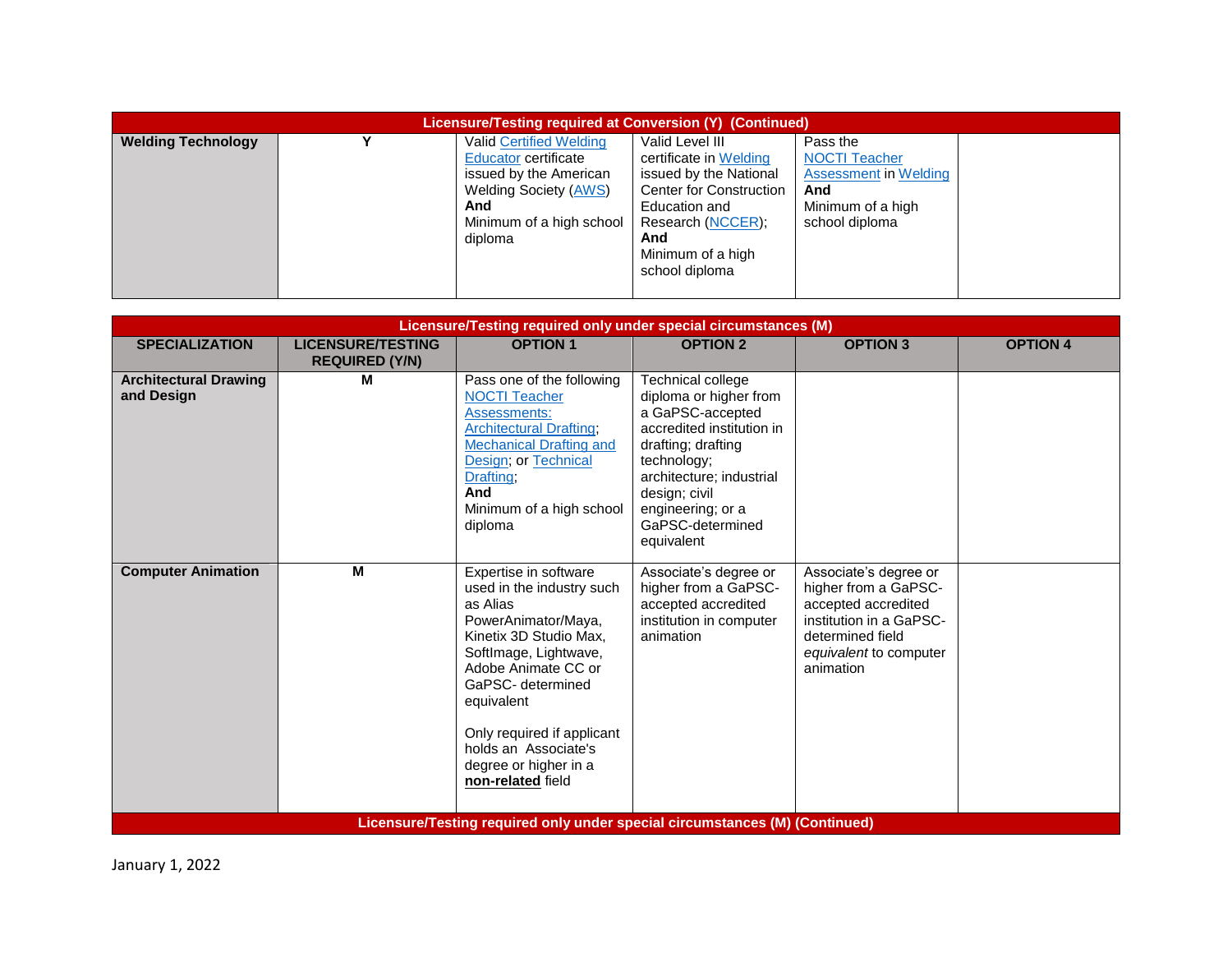| <b>Construction</b> | M              | Valid Level IV certificate      | Pass one of the                | Pass the NOCTI                  | Associate's degree or  |
|---------------------|----------------|---------------------------------|--------------------------------|---------------------------------|------------------------|
|                     |                | in Carpentry, Electrical,       | following NOCTI                | <b>Teacher Assessments</b>      | higher from a GaPSC-   |
|                     |                | <b>HVAC or Plumbing</b>         | <b>Teacher Assessments:</b>    | in                              | accepted accredited    |
|                     |                | issued by the National          | <b>Building Construction</b>   | <b>Industrial Maintenance</b>   | institution in         |
|                     |                | <b>Center for Construction</b>  | Occupations;                   | <b>Mechanics</b>                | construction,          |
|                     |                | <b>Education and Research</b>   | Cabinetmaking;                 | or hold one of the              | construction           |
|                     |                | (NCCER); a valid Level          | <b>Carpentry</b> ; Electrical  | following:                      | management,            |
|                     |                | III certificate in Masonry      | Construction                   | a valid Level III or IV         | industrial maintenance |
|                     |                | issued by NCCER; a              | Technology; or                 | certificate in                  | or a GaPSC-            |
|                     |                | valid Contractor license        | Plumbing                       | <b>Industrial Maintenance</b>   | determined equivalent  |
|                     |                | issued by the Georgia           | And                            | Mechanic                        |                        |
|                     |                | <b>Board of Construction</b>    | Minimum of a high              | issued by the National          |                        |
|                     |                | Industry; or a valid            | school diploma                 | Center                          |                        |
|                     |                | Contractor license from         |                                | for Construction                |                        |
|                     |                | the Georgia State               |                                | Education                       |                        |
|                     |                | <b>Licensing Board for</b>      |                                | and Research                    |                        |
|                     |                | <b>Residential and General</b>  |                                | (NCCER);                        |                        |
|                     |                | <b>Contractors</b>              |                                | And                             |                        |
|                     |                | And                             |                                | Minimum of a high               |                        |
|                     |                | Minimum of a high school        |                                | school diploma                  |                        |
|                     |                | diploma                         |                                |                                 |                        |
| <b>Electronics</b>  | $\overline{M}$ | Valid Associate                 | Valid Level IV                 | Associate's degree or           |                        |
| <b>Technology</b>   |                | <b>Electronics Technician</b>   | certificate in Electronic      | higher from a GaPSC-            |                        |
|                     |                | (CETa) certificate issued       | <b>Systems Technician</b>      | accepted accredited             |                        |
|                     |                | by the Electronics              | from the National              | institution in electronics      |                        |
|                     |                | <b>Technicians Association,</b> | <b>Center for Construction</b> | technology, electrical          |                        |
|                     |                | International                   | <b>Education and</b>           | engineering                     |                        |
|                     |                | And                             | Research (NCCER)               | technology, electrical          |                        |
|                     |                | Minimum of a high school        | And                            | systems technology,             |                        |
|                     |                | diploma                         | Minimum of a high              | electronics technician,         |                        |
|                     |                |                                 | school diploma                 | electrical engineering          |                        |
|                     |                |                                 |                                | or a GaPSC-                     |                        |
|                     |                |                                 |                                | determined equivalent           |                        |
|                     |                |                                 |                                | from a GaPSC-                   |                        |
|                     |                |                                 |                                | accepted accredited             |                        |
|                     |                |                                 |                                | institution                     |                        |
|                     |                |                                 |                                |                                 |                        |
|                     |                |                                 |                                | <i><b>**No occupational</b></i> |                        |
|                     |                |                                 |                                | work Experience                 |                        |
|                     |                |                                 |                                | required for this               |                        |
|                     |                |                                 |                                | option **                       |                        |